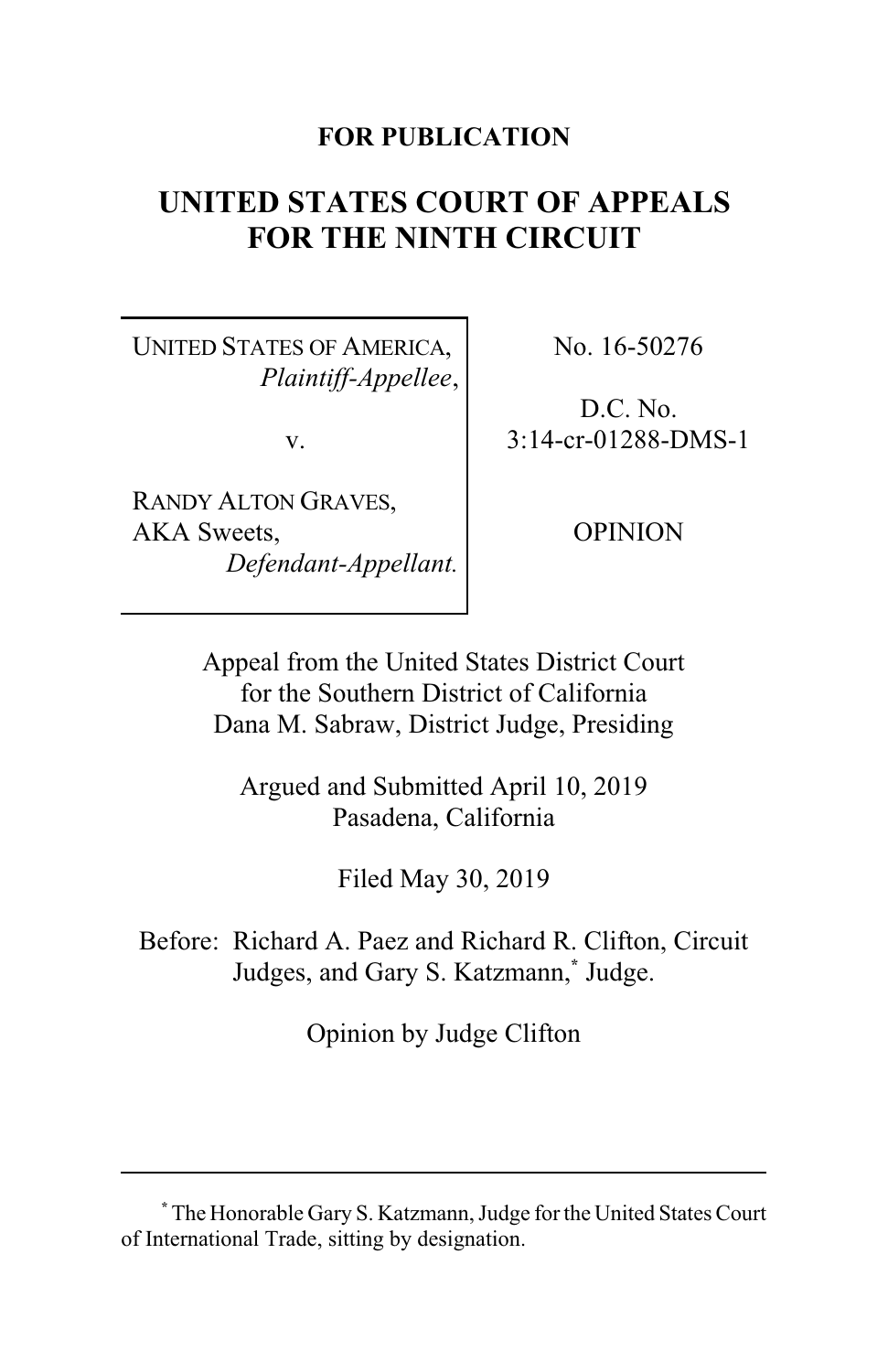## **SUMMARY\*\***

#### **Criminal Law**

The panel vacated a life sentence, which the district court imposed after concluding that the defendant had two prior felony drug offenses under 21 U.S.C.  $\S$  841(b)(1)(A) (2016); and remanded for re-sentencing.

The defendant argued that the district court erroneously concluded that his prior conviction for inmate drug possession under California Penal Code § 4573.6 (2007) qualified as a "felony drug offense" triggering a mandatory term of life imprisonment under  $\S$  841(b)(1)(A). The panel held that § 4573.6 is overbroad because it criminalizes controlled substances under California law that are not regulated under federal law. In light of the statute's plain text, state court decisions, and the contrast to convictions under the California Health and Safety Code, the panel held that § 4573.6 is not divisible. The panel therefore concluded that a conviction under  $\S$  4573.6 cannot be a categorical "felony drug offense" triggering the mandatory life term under  $§ 841(b)(1)(A)$ .

The panel concluded that the district court should be permitted to consider the defendant's submissions and impose a new sentence, notwithstanding that the district court indicated at the previous sentencing hearing that it would have imposed a life sentence under the 18 U.S.C. § 3553 factors even if the defendant was not subject to a statutorily

**<sup>\*\*</sup>** This summary constitutes no part of the opinion of the court. It has been prepared by court staff for the convenience of the reader.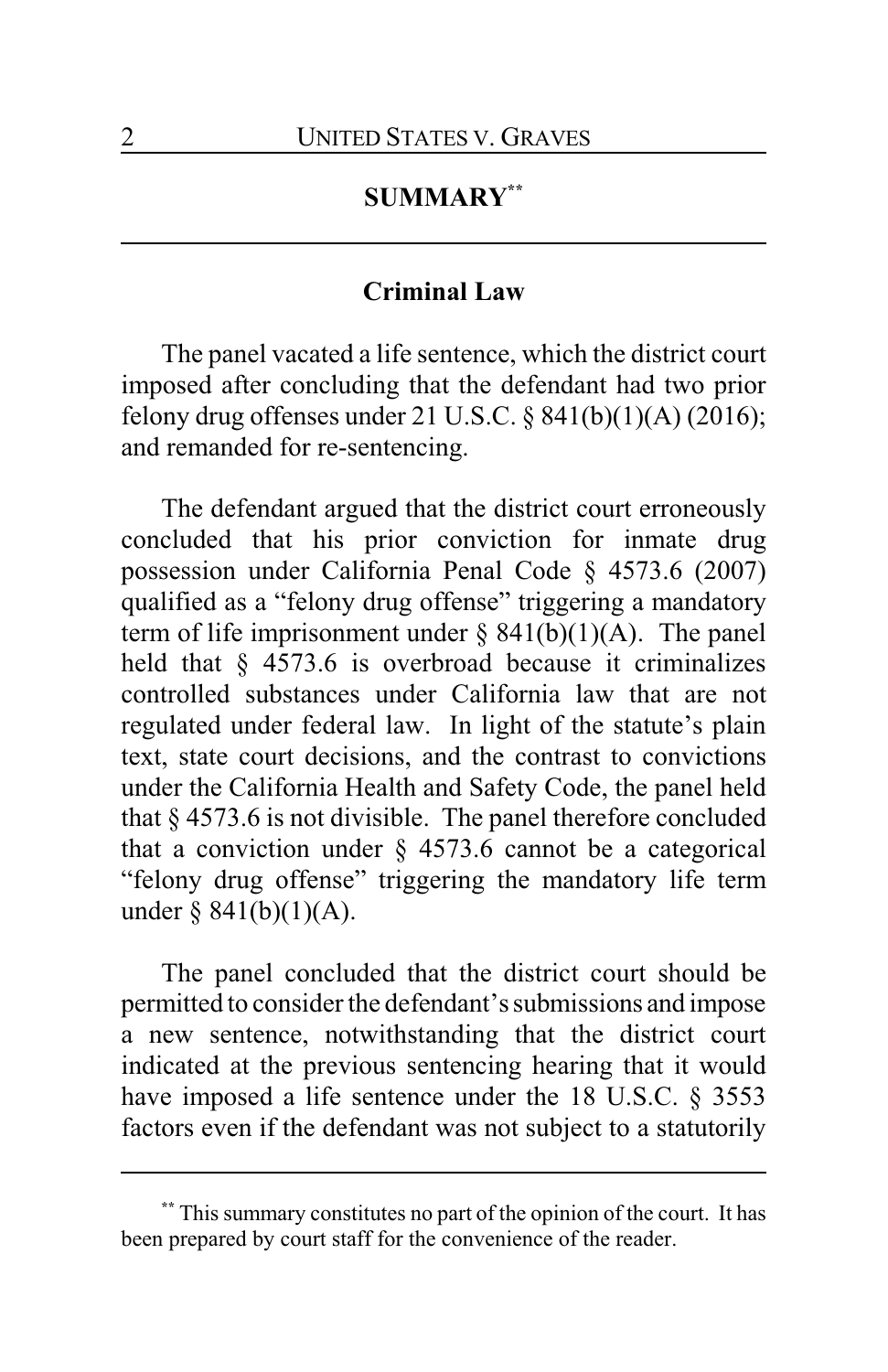mandated life sentence. The panel wrote that the district court may consider at re-sentencing what effect, if any, the recently enacted First Step Act has on the defendant's sentence.

## **COUNSEL**

Devin Burstein (argued) and Jeremy Warren, Warren & Burstein, San Diego, California, for Defendants-Appellants.

Daniel Earl Zipp (argued), Assistant United States Attorney; Helen H. Hong, Chief, Appellate Section, Criminal Division; Adam L. Braverman, United States Attorney; United States Attorney's Office, San Diego, California; for Plaintiff-Appellee.

#### **OPINION**

CLIFTON, Circuit Judge:

Randy Alton Graves challenges the life sentence imposed by the district court after it concluded he had two prior felony drug offenses under 21 U.S.C. § 841(b)(1)(A), mandating a sentence of life imprisonment. The district court concluded that his two prior convictions, including for a violation of California Penal Code § 4573.6, qualified as predicate felony drug offenses. We conclude that Graves' section 4573.6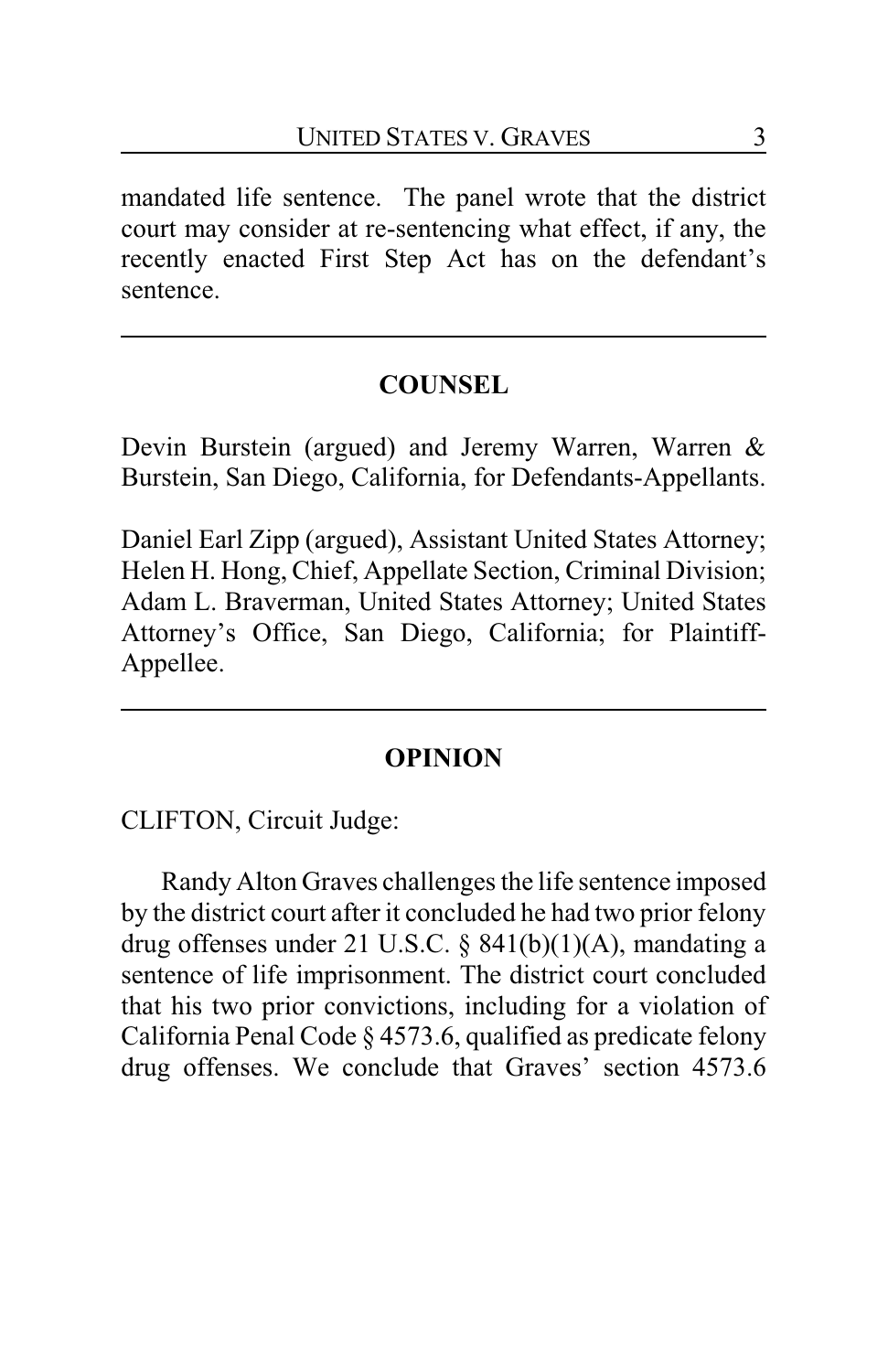conviction does not qualify as a predicate offense and therefore vacate his sentence and remand for re-sentencing.**<sup>1</sup>**

## **I. Background**

Graves was charged with (1) conspiracy to distribute methamphetamine, (2) conspiracy to distribute marijuana, and (3) possession with intent to distribute methamphetamine. Before trial, the government filed notice of its intent to seek an enhanced penalty under 21 U.S.C. § 851. Specifically, because Graves had two prior convictions for felony drug offenses, he would face a mandatory term of life imprisonment without release if he was convicted of the instant alleged offenses. 21 U.S.C. § 841(b)(1)(A). One prior conviction was for inmate drug possession, violating California Penal Code § 4573.6. The district court concluded that the prior convictions qualified as felony drug offenses and the necessary predicate offenses to trigger the enhancement.

Graves was subsequently found guilty on all three counts. At Graves' sentencing hearing, after concluding Graves was subject to a mandatory life sentence based on the  $\S$  851 enhancement, the court also set out the 18 U.S.C. § 3553 sentencing factors to "perfect the record and to make clear that if the court were to exercise discretion, if it had any to impose a sentence at less than life, it would not."

**<sup>1</sup>** We deal with the remainder of Graves' arguments in a separate memorandum disposition filed concurrently with this opinion. In that memorandum we affirm his conviction and also reject his challenge to a sentencing enhancement based on the alleged unconstitutionality of 21 U.S.C. § 841.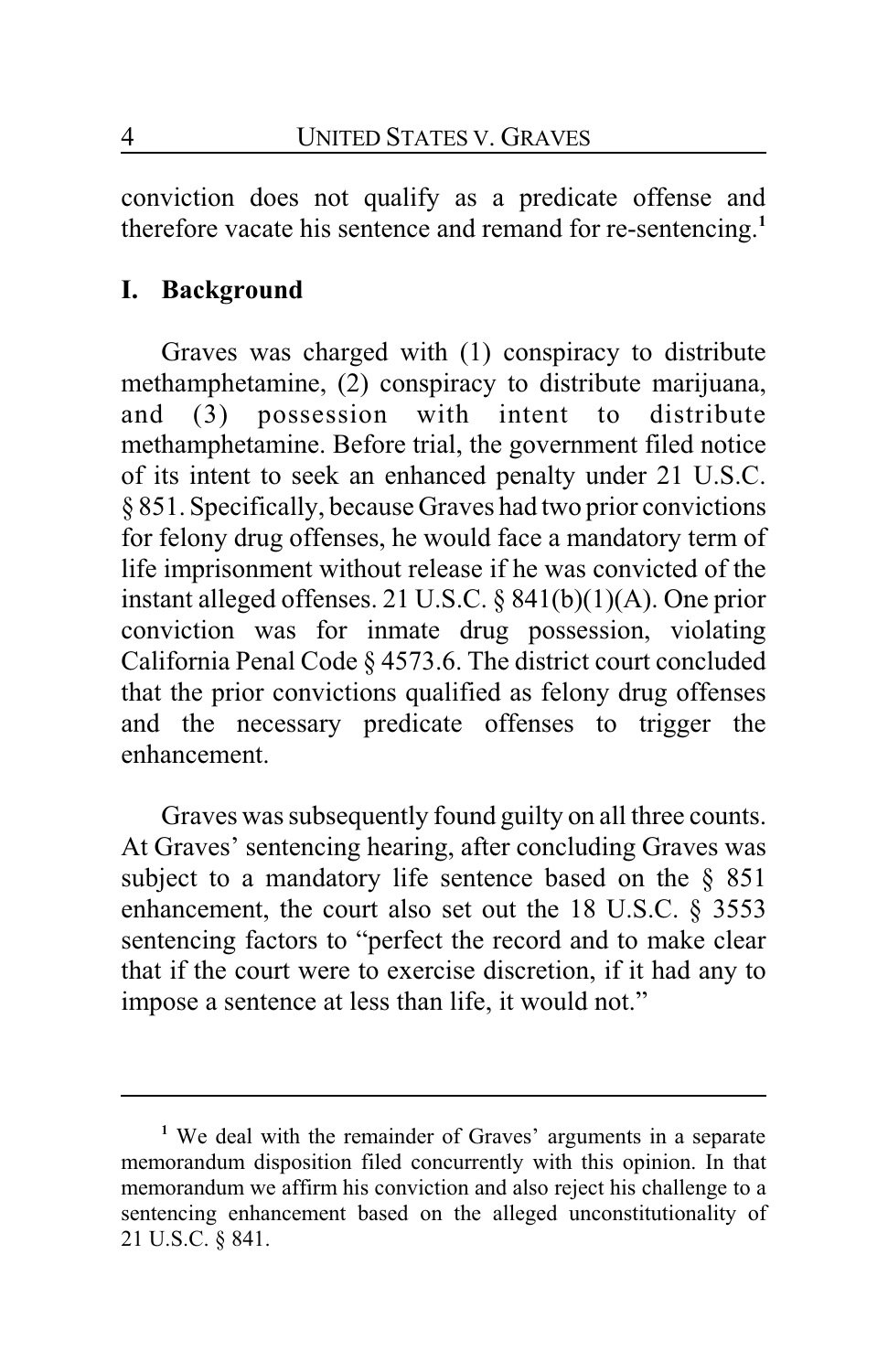#### **II. Jurisdiction and Standard of Review**

We have jurisdiction pursuant to 28 U.S.C. § 1291 and 18 U.S.C. § 3742. We review de novo the divisibility of a statute. *United States v. Martinez-Lopez*, 864 F.3d 1034, 1039 (9th Cir. 2017) (en banc).

#### **III. Discussion**

Graves argues the district court erroneously concluded his California Penal Code § 4573.6 conviction qualified as a felony drug offense because the statute is both overbroad and not divisible.**<sup>2</sup>** To determine whether a state conviction is a predicate drug trafficking offense, we first determine whether the state offense is a categorical match with a qualifying federal drug trafficking offense. *Martinez-Lopez*, 864 F.3d 1034 at 1038. We do this by looking to statutory definitions to determine if the state law proscribes the same amount or less conduct than the federal drug trafficking offense. *Id.*

If the state law is not a categorical match, we then must determine whether the state offense is divisible, setting out one or more elements of the offense in the alternative. *Id.* If a statute that sweeps more broadly than the federal offense "sets out a single (or 'indivisible') set of elements to define

<sup>&</sup>lt;sup>2</sup> The government argues this court can deem the section 4573.6 challenge waived because it was not raised in Graves' opening brief. We generally review only issues argued specifically and distinctly in the opening brief. *Devereaux v. Abbey*, 263 F.3d 1070, 1079 (9th Cir. 2001). However, we may consider issues that have been fully explored if the appellee is not prejudiced. *Eberle v. City of Anaheim*, 901 F.2d 814, 818 (9th Cir. 1990). Graves was given leave to file a supplemental brief on the subject, and the government filed a supplemental answering brief. We therefore consider this issue.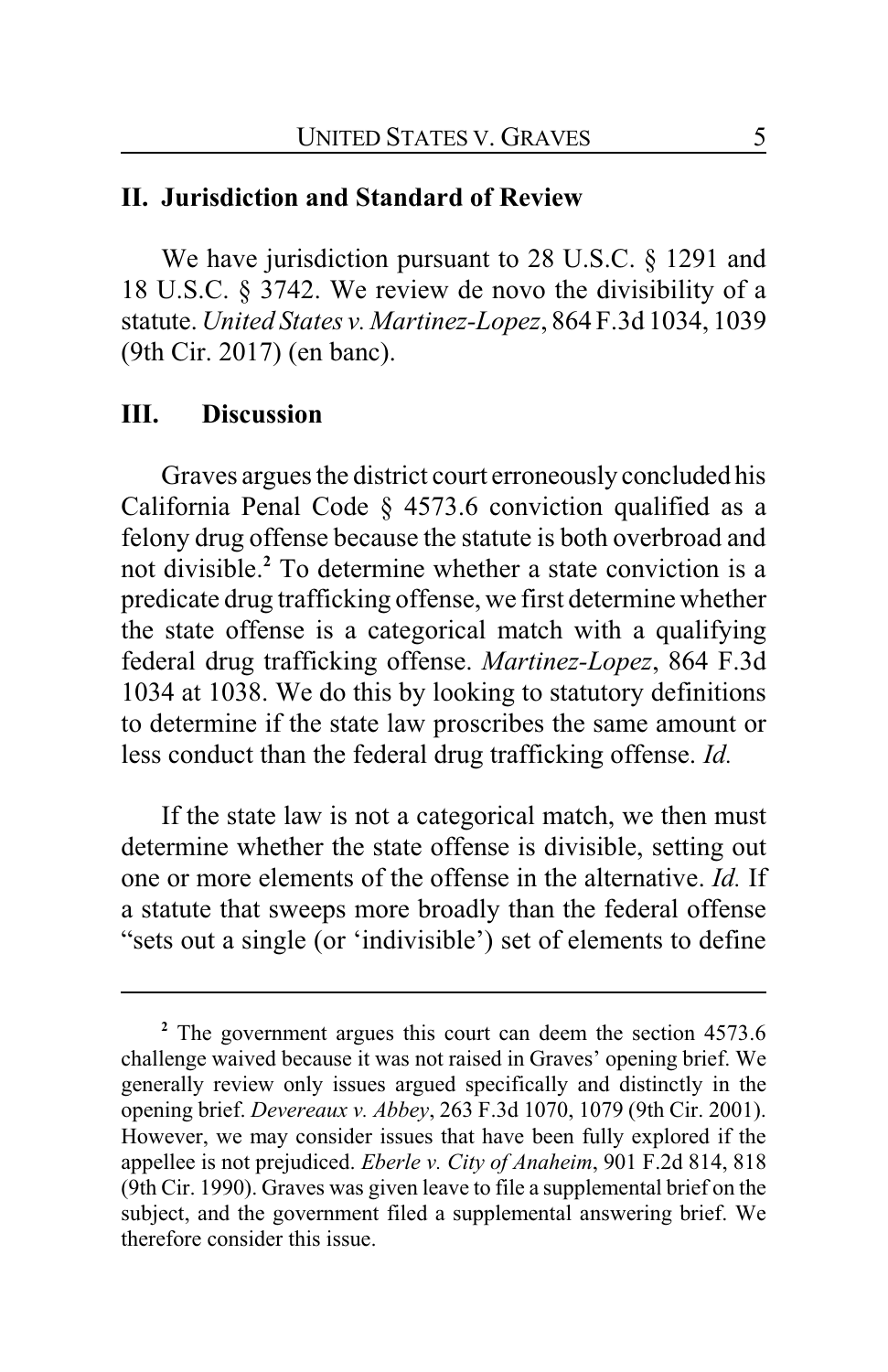a single crime," no conviction under that law can count as the qualifying predicate offense. *Mathis v. United States*, 136 S. Ct. 2243, 2248–49 (2016). If the state statute is divisible, the sentencing court may apply the modified categorical approach, looking to a limited class of documents "to determine what crime, with what elements, a defendant was convicted of." *Id.* at 2249.**<sup>3</sup>**

There is no dispute that section 4573.6 criminalizes controlled substances under California law that are not regulated under federal law, so the statute is overbroad. *See Medina-Lara v. Holder*, 771 F.3d 1106, 1112 (9th Cir. 2014). We therefore must determine if the statute is also divisible. "[I]f a statute is both overbroad and indivisible, a prior conviction under that statute will never qualify as a predicate drug trafficking offense . . . ." *Martinez-Lopez*, 864 F.3d at 1039.

A divisible statute sets out one or more elements of the offense in the alternative, "and so effectively creates 'several different . . . crimes.'" *Descamps v. United States*, 570 U.S. 254, 257, 263–64 (2013) (quoting *Nijhawan v. Holder*, 557 U.S. 29, 41 (2009)). A statute is divisible if it "lists multiple elements disjunctively" but is indivisible if it instead

**<sup>3</sup>** The government argues it is far from clear that the categorical approach should apply in the section 851 context. However, the government acknowledges that we have applied the categorical approach when evaluating the propriety of a section 851 sentencing enhancement in *United States v. Ocampo-Estrada*, 873 F.3d 661 (9th Cir. 2017). We are not convinced by the government's argument that there is no reason to resort to the categorical approach in this context. *See United States v. Sullivan*, 797 F.3d 623, 635 (9th Cir. 2015) ("To determine whether a prior state conviction falls into the specified class of federal offenses, we generally apply the categorical approach . . . .").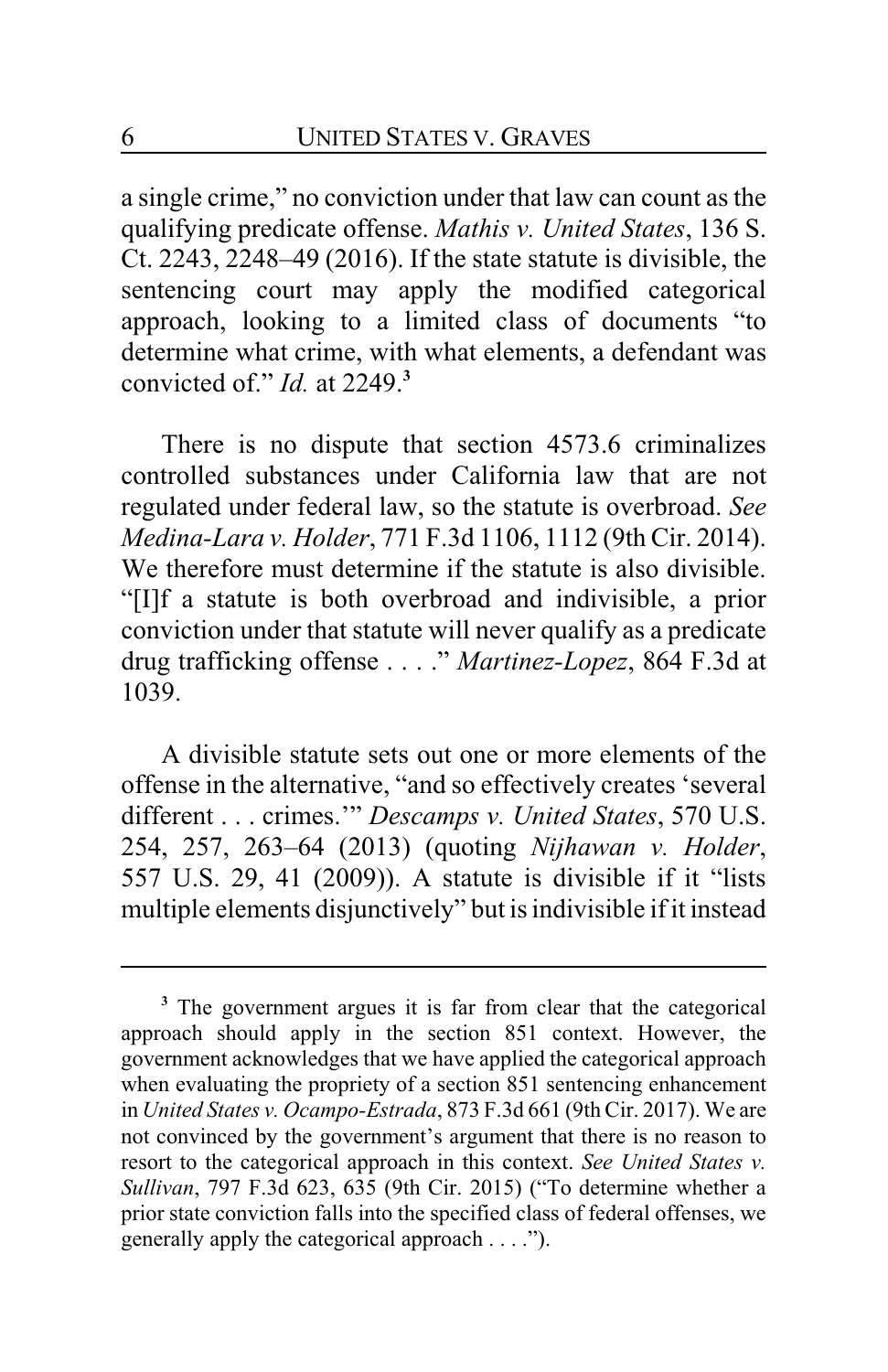merely "enumerates various factual means of committing a single element." *Mathis*, 136 S. Ct. at 2249. When deciding whether a statute is divisible, "we look to such authoritative sources of state law as state court decisions and the wording of the relevant state statute." *United States v. Figueroa-Beltran*, 892 F.3d 997, 1004 (9th Cir. 2018) (citing *Mathis*, 136 S. Ct. at 2256).

Graves was convicted in 2007, when California Penal Code § 4573.6 provided that knowing possession of "any controlled substances, the possession of which is prohibited by Division 10 (commencing with Section 11000) of the Health and Safety Code," or any device "intended to be used for unlawfully injecting or consuming controlled substances, without being authorized to so possess the same" was a "felony punishable by imprisonment in the state prison for two, three, or four years." Cal. Penal Code § 4573.6 (2007). The government argues that the statute is divisible because it criminalizes possession in prison of "any controlled substances," so the question of which individual controlled substance is involved is necessarily an element of the offense. We conclude that the statute is not divisible based on the plain text, state court decisions, and the contrast to convictions under the California Health and Safety Code.

First, the plain language of the statute suggests that the type of controlled substance is merely a means of satisfying the controlled substance element. Although not dispositive, there are no disjunctive lists in the statute. *See Almanza-Arenas v. Lynch*, 815 F.3d 469, 485 (9th Cir. 2016) (Watford, J., concurring) (noting that indivisible statutes "contain a single statutory phrase that is not broken down into statutorily specified alternatives"). The only potentially divisible element of the statute is the type of controlled substance, and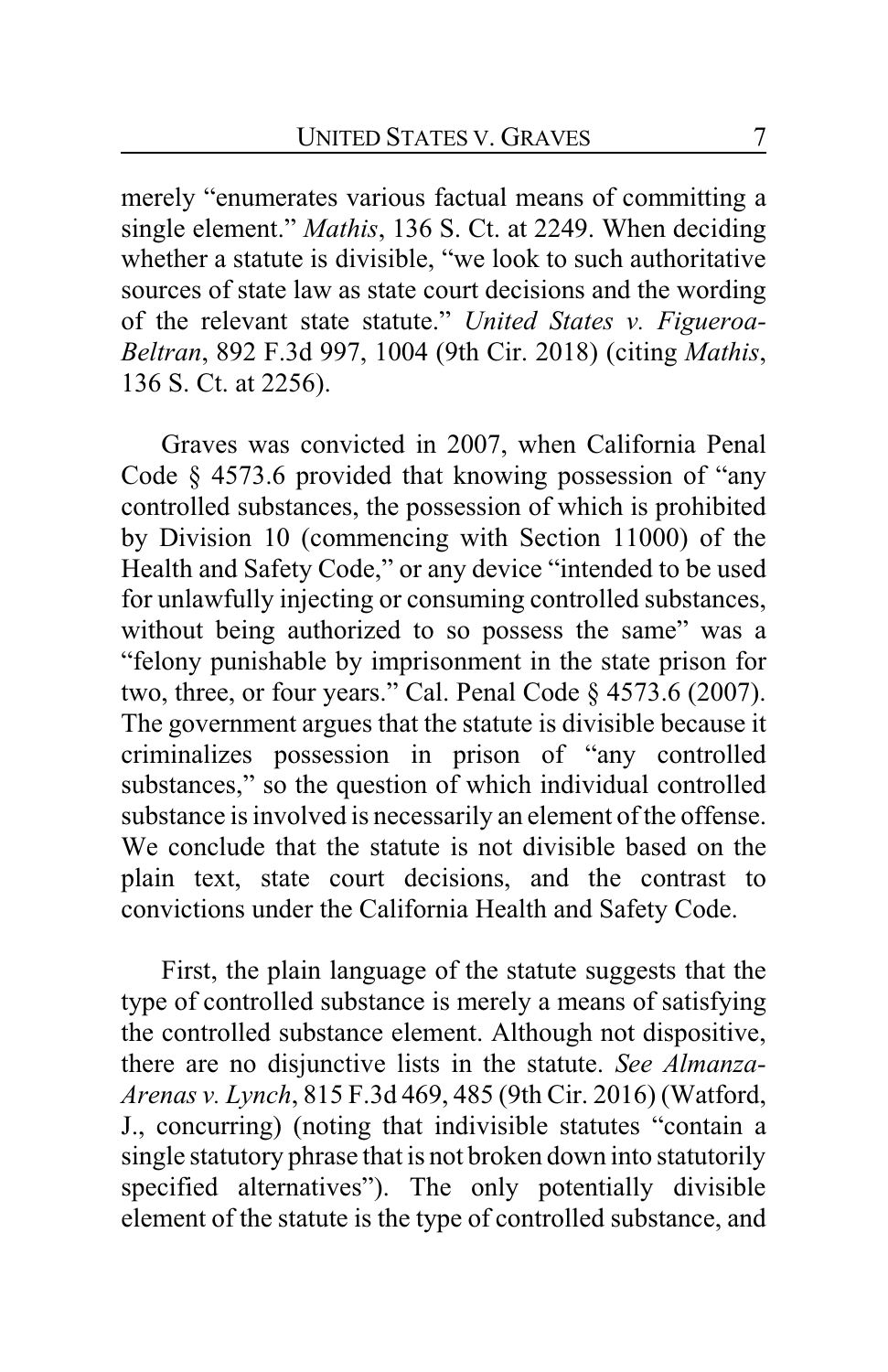the statute refers to "any controlled *substances*." Cal. Pen. Code § 4573.6(a) (emphasis added). In contrast, statutes in the California Health and Safety Code prohibit possession of "any controlled *substance*." *See* Cal. Health & Safety Code §§ 11350, 11351, 11352, 11377 (emphasis added). This suggests that contemporaneous possession of multiple controlled *substances* is only a single crime under section 4573.6, and the type of controlled substance is merely a means and not a list of alternative elements. *See Mathis*, 136 S. Ct. at 2249.

Second, a California state court has explicitly held that contemporaneous possession of two or more discrete controlled substances at the same location constitutes one offense under section 4573.6. *See People v. Rouser*, 69 Cal. Rptr. 2d 563, 564 (Cal. Ct. App. 1997). In *Rouser*, a state prison inmate was charged and convicted of two separate counts of section 4573.6 for possessing methamphetamine and heroin in the same location on the same day. *Id*. The California Court of Appeal concluded that the phrase "any controlled substances" described "a single offense irrespective of how many controlled substances are possessed, as here, at the same time and in the same place." *Id.* at 568. California state courts have relied on *Rouser* in subsequent years to reverse multiple convictions under sections 4573.6 and 4573.8 for inmate possession of different controlled substances. *See, e.g.*, *People v. Escoto*, No. E051638, 2011 WL 3811473, at \*5 (Cal. Ct. App. Aug. 30, 2011) ("We agree, as do both parties that defendant should not have been charged and convicted of two counts of inmate drug possession (§ 4573.6)."); *People v. Woods*, No. F039187, 2003 WL 887056, at \*7 (Cal. Ct. App. Mar. 7, 2003) ("Woods argues, the Attorney General agrees, and we concur that in-custody possession of two illicit substances at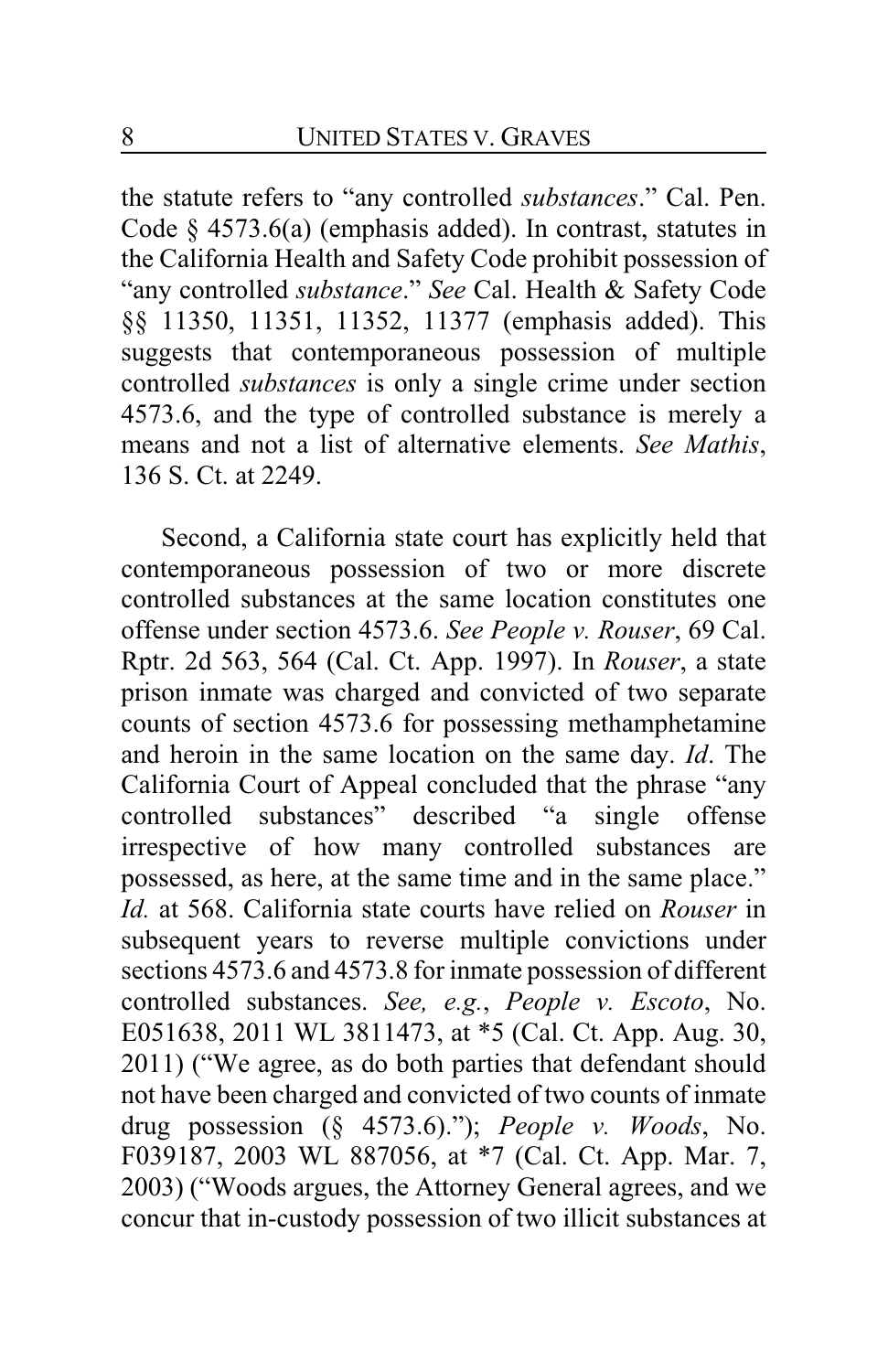the same location at the same time constitutes but one offense under section 4573.8.").

Third, as discussed in *Rouser*, section 4573.6 is part of a completely different code and is aimed at different problems compared to sections of the Health and Safety Code. While "section 4573.6 appears to be aimed at problems of prison administration," sections of the Health and Safety Code are "designed to protect the health and safety of all persons within [the state's] borders . . . by regulating the traffic in narcotic drugs." *Rouser*, 69 Cal. Rptr. 2d at 566–67 (internal quotation marks omitted). Thus, our precedents holding certain California statutes within the Health and Safety Code divisible as to the controlled substance do not necessarily apply to section 4573.6. *See Martinez-Lopez*, 864 F.3d at 1036 (announcing "[w]e took this case en banc to revisit the divisibility of California drug statutes" and citing a section of the Health and Safety Code); *United States v. Ocampo-Estrada*, 873 F.3d 661, 668 (9th Cir. 2017) (noting that the principle from *Martinez-Lopez* "logically extends past section 11352 to other California drug laws").

We conclude, therefore, that California Penal Code § 4573.6 is not a divisible statute and therefore cannot be a categorical "felony drug offense" triggering a "mandatory term of life imprisonment" under 21 U.S.C. § 841(b)(1)(A) (2016).

Even with such a conclusion, the government argues that it is not necessary to vacate the current sentence and remand for re-sentencing, because the district court indicated at the previous sentencing hearing that it would have imposed a life sentence under the 18 U.S.C. § 3553 sentencing factors even if Graves was not subject to a statutorily mandated life